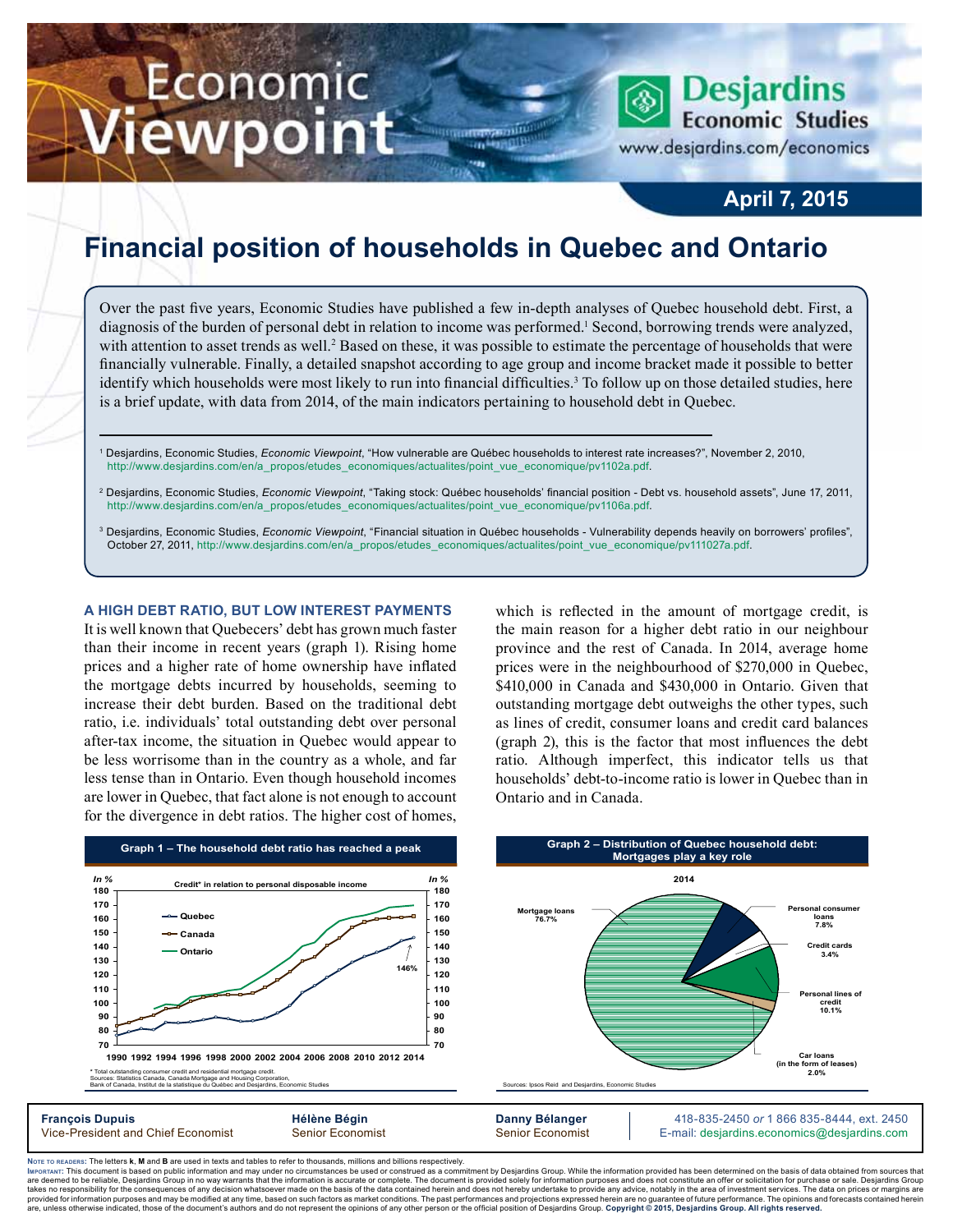

This debt ratio, the high level of which would at first glance appear uncomfortable, has two significant shortcomings. First of all, the amount of debt to be repaid over several years is not representative in relation to households' annual income. Based on this calculation, it is as if the entire debt, in particular mortgage loans, had to be repaid in full using the after-tax income of a single year! Secondly, it does not take into account the interest payments associated with those loans. The fact is that the downwards trend in interest rates that has been observed in recent years (graph 3) has had the effect of lightening the interest payment burden throughout the country. The ratio calculated by Statistics Canada shows that the burden of interest paid on all types of loans, in relation to household income, is relatively low from a historical perspective (graph 4).



#### **Graph 4 – The burden of interest payments has diminished in recent years**



Apart from the low interest rates, changes in the types of loans have also had the effect of reducing interest payments. Mortgage loans with a fixed interest rate have become far less popular in the past fifteen years or so. According to Ipsos Reid data, the proportion of fixed-rate loans is around 70%, compared with over 90% in 2001 (graph 5). Thus variablerate mortgages are capturing over a quarter of the market. This growing popularity has enabled many homeowners to enjoy the benefit of the Bank of Canada's (BoC) interest rate cuts in recent years. Moreover, the more widespread use of personal lines of credit (including mortgage lines), at the expense of conventional consumer loans, has also reduced interest payments. Lines of credit come with lower interest rates that vary according to the BoC's key rates, just like variable-rate mortgage loans. This trend has worked in borrowers' favour in a context of falling interest rates; however, they are more vulnerable to the gradual increase in borrowing costs that will occur in the years to come.



# **THE REPAYMENT CAPACITY IS STABLE**

The two debt indicators discussed above, i.e. debt in relation to income and the burden of interest payments, point to different conclusions. On one hand, the debt-to-income ratio, which reflects only the burden of amounts borrowed, has reached a peak in Quebec. On the other hand, the ratio of interest payments to income has shrunk in recent years. Each of these measurements is incomplete, since it is the total of principal and interest payments in relation to income that best reflects households' financial capacity to meet their obligations. This ratio, known as the debt service ratio (DSR), enables us to correctly evaluate whether the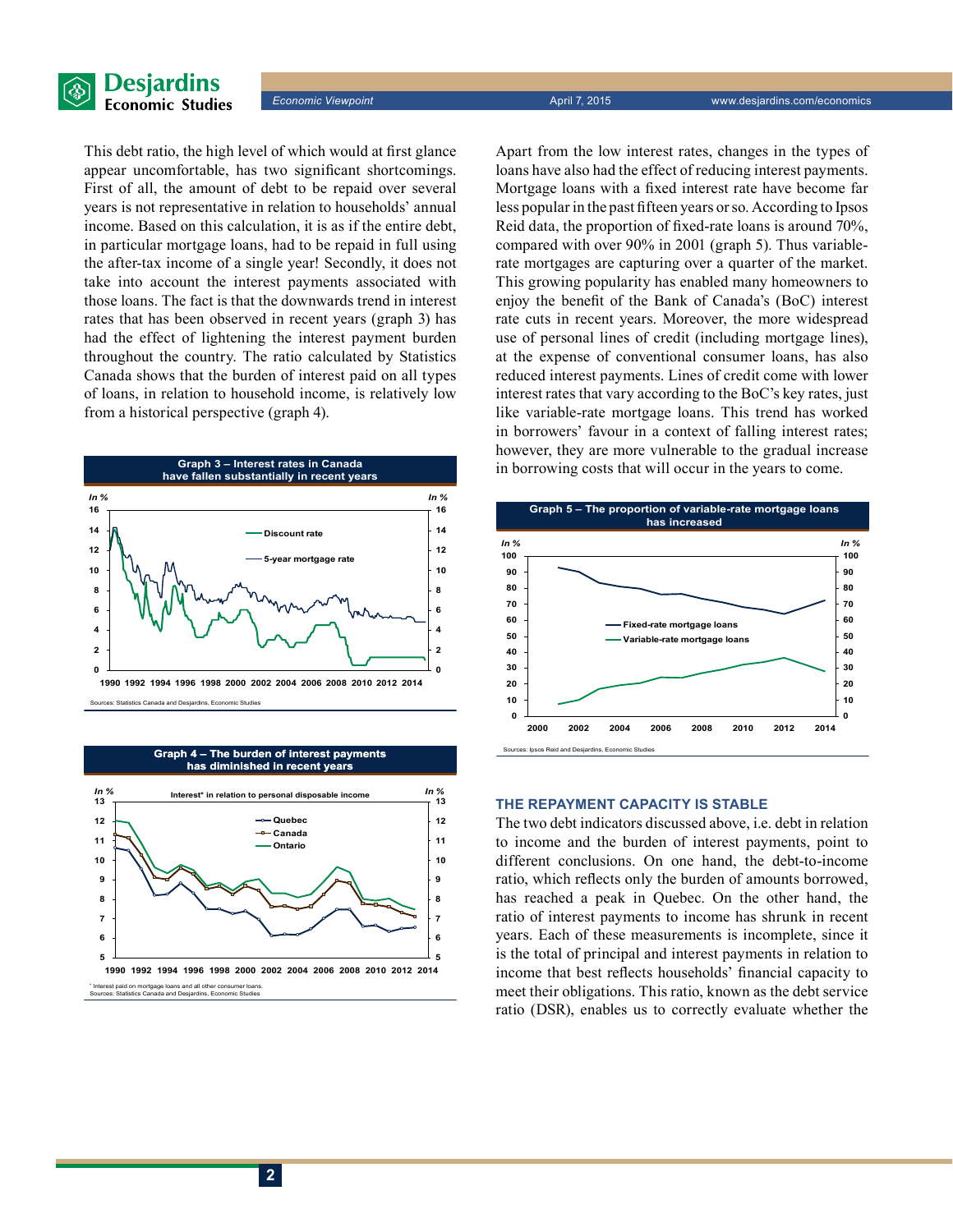*Economic Viewpoint* April 7, 2015 www.desjardins.com/economics



burden of households' monthly payments has increased. The fact is that the average DSR has fluctuated very little in Quebec over the past ten years, barely moving from an average of 16% (graph 6). Consequently, the proportion of gross income allocated to paying down debt (principal and interest) has remained the same. Based on this very comprehensive indicator, households' financial capacity to repay their debt has remained stable over the years, along with the risk of payment default.



Beyond the general debt trend, the distribution of households provides a clearer idea of what proportion of them have too much debt. According to the microdata collected by Ipsos Reid's "Canadian Financial Monitor" survey, the proportion of gross income allocated to debt repayment can be calculated for every household of the sample (box 1). If the monthly payments eat up a high percentage of gross income, there is a more strong probability that the borrower will not fulfil his financial commitments. The Bank of Canada has clearly established the discomfort zone in this regard. Households where the DSR exceeds the critical threshold of 40% are considered vulnerable, i.e. they may find it difficult to make their monthly payments. They are not all doomed to declare personal bankruptcy, but the probability of that happening is relatively high.

Households with a high monthly payments in relation to income are in the minority, since approximately 90% of them are sitting in the financial comfort zone. However, last year, 5% of indebted households had a DSR above the critical threshold of 40% (graph 7); this percentage has held steady for the past several years. Households whose DSR stands between 30% and 40% also present potential risk, since they could quickly find themselves in a precarious position should unforeseen circumstances arise. Over 5%

**Box 1**  
\n**METHOD OF CALCULATION**  
\n
$$
DSR_j = \frac{\sum \text{Payments}_i}{\text{Income}_j} = \frac{\sum \text{(capital}_i + \text{interest}_i)}{\text{Income}_j}
$$
\nWhere:

- *DSR* ( *j*): household's debt service ratio *( j)* or weight of household payments *( j)* vs. gross income;
- *Payments*: household payments *( j)* on different loans *(i)* = (credit cards, automobile loans, personal loans, personal lines of credit, mortgages);
- *Income*: total household gross income *( j)*.

The following information is available for all loans other than credit card loans:

- Monthly payment made;
- Interest rate in effect;
- Duration in years, but not the maturity;
- Balance.



of them did end up in that situation in 2014. The larger the share of a household's income that is eaten up by monthly debt payments, the more sensitive that household is to certain life events such as a separation, serious illness or job loss. More generally, a change of economic conditions that triggers higher interest rates or layoffs that reduce income can also put a household's financial position in jeopardy.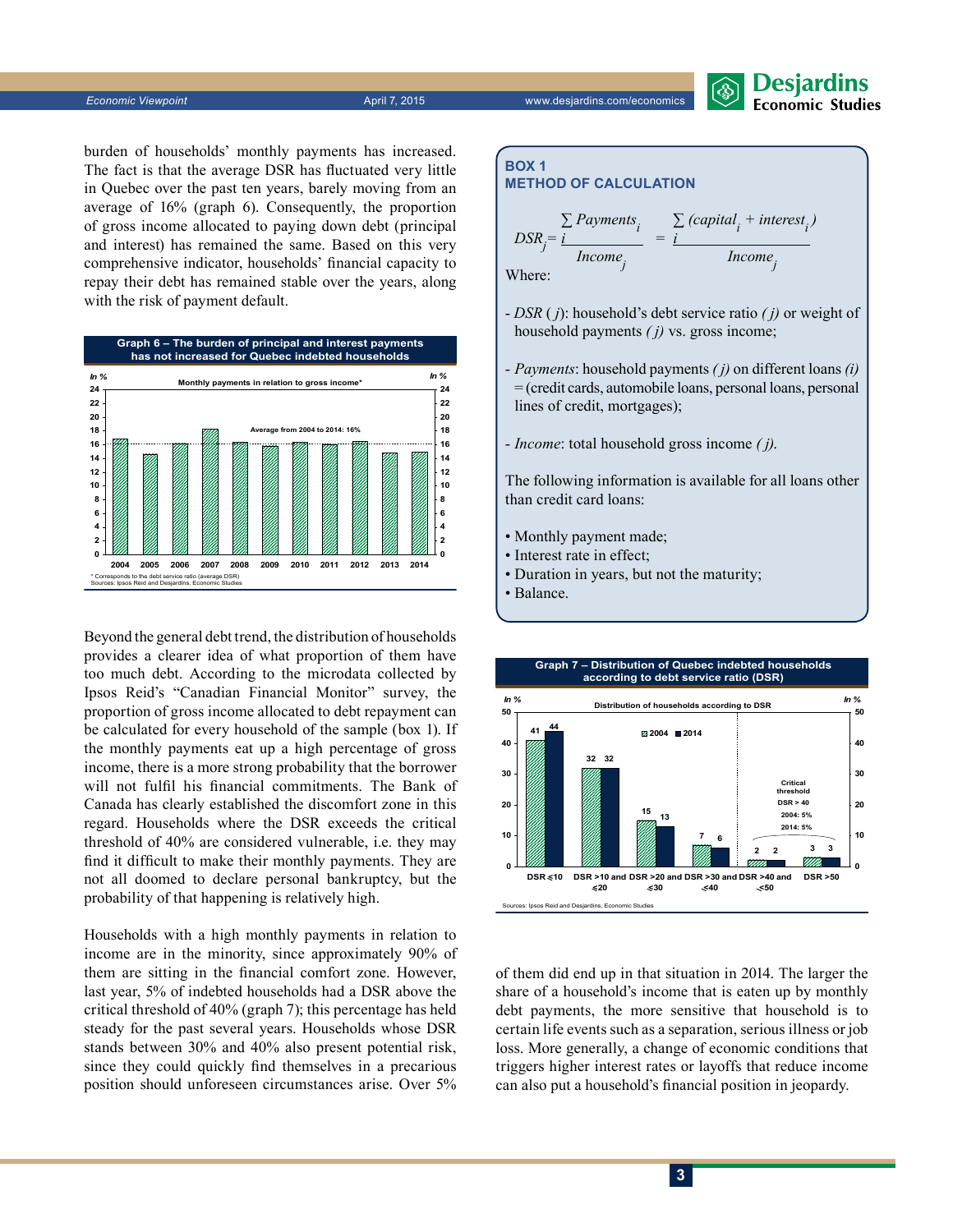

Even though the overall debt burden is contained, some households have little leeway for coping with an unforeseen event, such as a sudden drop in employment income. The savings rate is very low in Quebec and Ontario (graph 8), with the result that some households' financial cushion is insufficient in the event of job loss. This makes it tougher to keep up with monthly payments. It has become more difficult for many households to weather the storm, so to speak, because the average duration of unemployment has lengthened since the last recession in both Quebec and Ontario (graph 9). In general, it can take around six months to find another job, requiring considerable savings to get through that period without experiencing serious financial setbacks that could lead to bankruptcy.



**10 15 20 25 30 2005 2006 2007 2008 2009 2010 2011 2012 2013 2014 2015 10 15 20 25 30 Quebec\* Ontario\*** *Number of weeks Number of weeks* **Graph 9 – The average duration of unemployment has increased to nearly six months in Quebec and Ontario**

\*6-month rmoving averages Sources: Statistics Canada and Desjardins, Economic Studies

### **THE VALUE OF ASSETS IS ALSO IMPORTANT**

Households that are smothered by their debt burden sometimes have sufficient assets to ensure their financial security. Before reaching the point of insolvency, they can sell their assets, be it their home or some of their investments. Thus to have a complete picture of households' financial situation, we need to assess the value of their assets as well as their debts. According to the data of Ipsos Reid's "Canadian Financial Monitor" survey, household debt stands, on average, at around \$70,000, compared to nearly \$280,000 for assets (graph 10). Over the past ten years, the sharp growth in debt has been supported by a sustained increase in the value of assets, consisting mainly of real property (graph 11). Homes can serve as a bank of last resort, but selling times have become longer in recent years. Given the slowdown in the housing market, it took an average of 112 days to sell a single-family home in Quebec in 2014, and 130 days for a condo. Thus this capital cannot be accessed instantly in the event of financial difficulties. On the other hand, the value of real estate assets offers the advantage of being fairly stable, contrary to financial assets whose value fluctuates with the ups and downs of the stock market.



es: Ipsos Reid and Desjardins, Economic Studies

**Graph 11 – Asset makeup of indebted Quebec households**